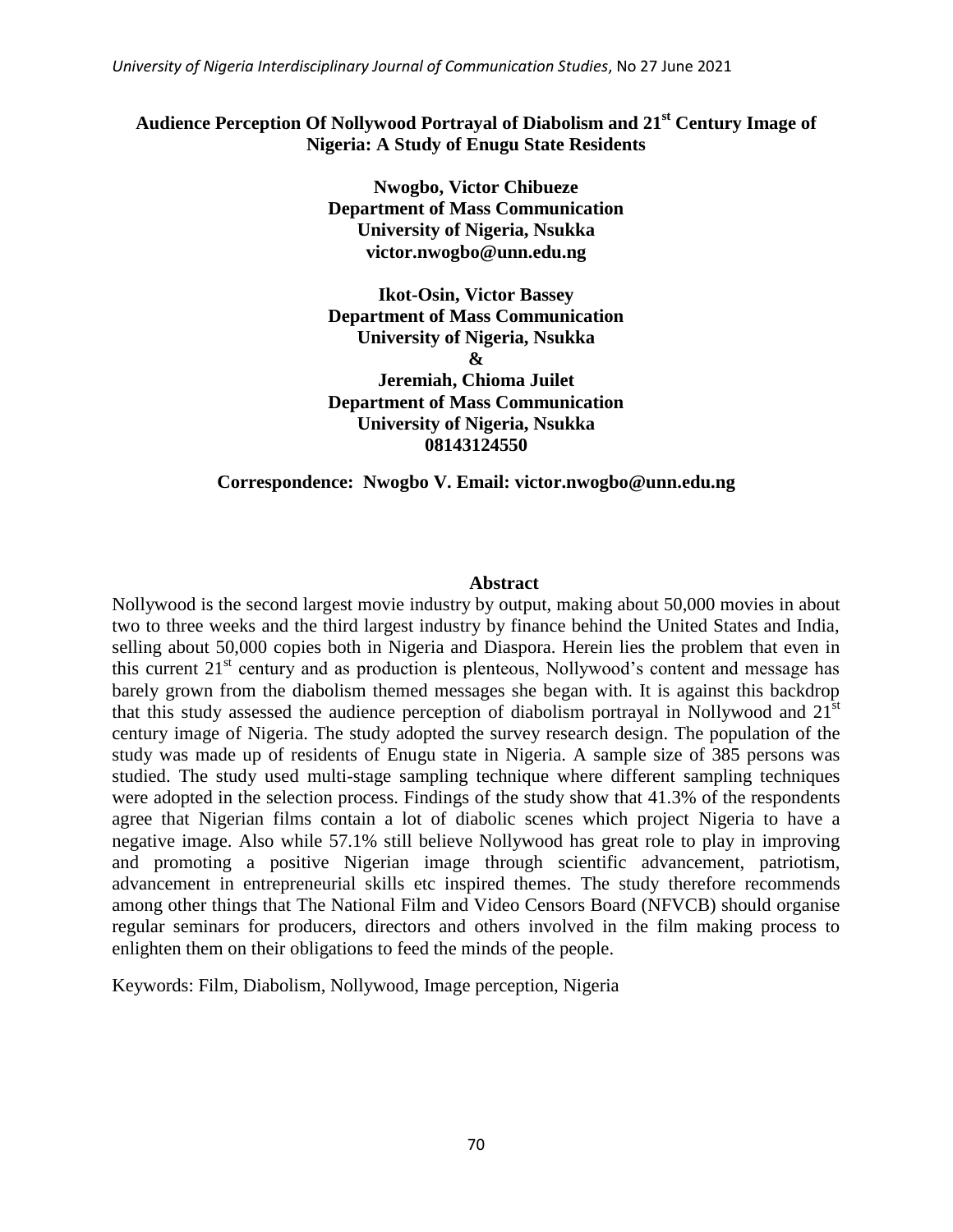### **Background to the study**

Nollywood, a name very popular in the film industry, is a sobriquet which refers to the Nigerian film industry. It is the umbrella body covering everything movie, from production to distribution in Nigeria. Although the term, 'Nollywood' is a recent invention, Eyengho (2012) says it refers to the totality of activities taking place in the Nigerian film industry, be it in English, Yoruba, Hausa, Igbo, Itsekiri or any other of the over 300 Nigerian languages. Nollywood is the result of the sincere and collaborative efforts of people from the various ethnic groups in Nigeria efforts of the likes of Chief Herbert Ogunde, Kenneth Nnebue, Sulaimon Aweda Adeyemi Afolayan, Wale Adenuga, Yakubu Gowon and others (Eyengho, 2012) and has since then adopted sub industries- the Hausa division (Kannywood) and Calabar division (Callywood) etc.

Historically, the birth of motion picture, the child to photography is traced to 1877 when Eadweard Muybridge, a photographer was employed to prove the then California Governor, Leland Stanford's theory that *"a horse in gallop has all four feet off the ground on gallop"* Baran (2010). Years to come saw advancement from just mere images, to the narrative and unedited realities to creativity and later the current change of set. By the 1930s, Hollywood had made a major advancement in *synchronous sound and dialogue* Baran (2010) and soon colour was introduced.

Motion picture was received in Nigeria with enthusiasm and awe as "magical" images but the real increase was initiated by the Colonial Film Unit (CFU) which was established during the World War II with the aim of influencing the culture of the people and showing the western world how well they were educating the *heathens* and backward race of men (Okome, 2017). After Nigeria"s Independence, the motion picture industry was completely taken over by the Federal Government and individuals who introduced movies depicting beauty in culture and unity like *Bound For Lagos ,* Chinua Achebe"s movie adaptation of the same name *"Things Fall Apart" ,* Early pioneers of motion pictures like Ola Balogun, Segun Olusola, Bayo Imovbere, Francis Oladele and Edward Horatio Jones soon took up the gauntlet and by the late 1970s movies in indigenous languages were produced yet, it wasn't until 2002 when a Japanese New York Times Reporter, Norimitsu Onishi coined the name, *Nollywood* to describe the boisterous cinema industry that was then known locally as "the home video film industry" (Onishi, 2016)

According to Igwe (2015), Nollywood movies are unique because they reflect the colourful culture, architecture and in many cases, the relative affluence in Nigerian societies. They are also an avenue for propagating the Nigerian culture as is seen in the way food is depicted, respect is revered and African dressing is highlighted especially in epic Nollywood movies. They also provide imagery to a widely believed legend and are mostly sponsored by local investors.

This century, Nollywood has experienced an invasion of young, talented actors and actresses who saw an opportunity in role interpretation. The likes of Genevieve Nnaji, Richard Mofe Damijo and Stella Damascus are in this category. Currently, Nollywood features actors and actresses from outside the country, especially from Ghana, and it also shoots movies within and outside Nigeria. On the average, Nollywood is the second largest movie industry by output, making about 50,000 movies in about two to three weeks, and the third largest industry by finance behind the United States and India, selling about 50,000 copies both in Nigeria and Diaspora, making a total revenue of N1.72 trillion (US\$11 billion) in 2013, and N853.9 billion (US\$5.1 billion) in 2014. Increase in production, revamping from the cinematography of the  $19<sup>th</sup>$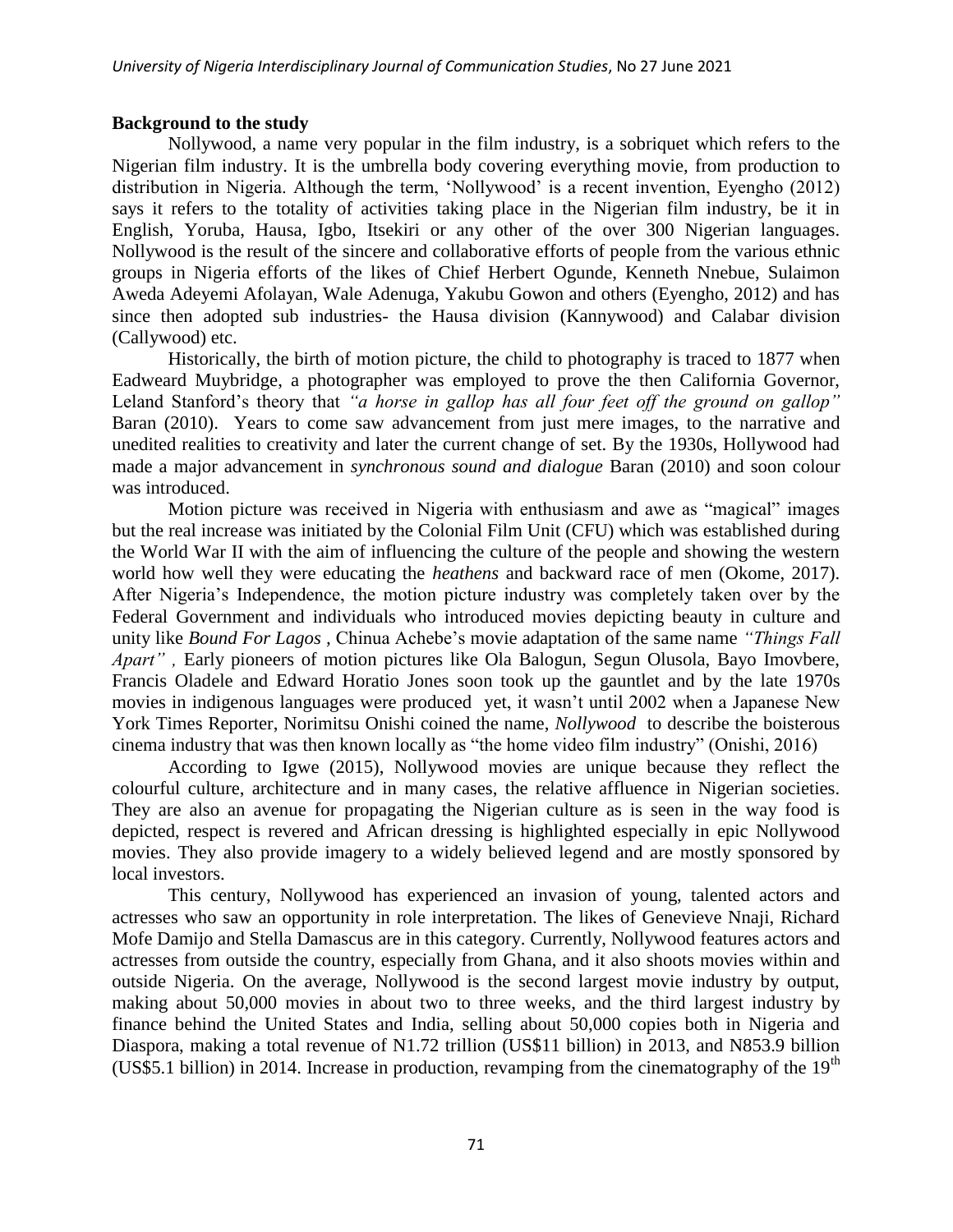century, the 3D of the  $20<sup>th</sup>$  century to the current Computer Generated Imagery (CGI) of the  $21<sup>st</sup>$ is a testament to this growth.

Ever since the inception of Nollywood, it has garnered a steady flow of criticisms concerning the over- emphasis on the ills of the Nigerian society amongst which ritualism, spiritism, and witchcraft take center stage. Alozie cited in Alawode and Fatonji (2013) asserts that Ademola James, Executive Director of the Nigerian National Film and Video Censors board in 1999 was the first to draw attention to and complain of the excessive portrayal of the negative aspects of the Nigerian culture through cultism, occultism, witchcraft, spiritualism and others.

Conversely, this  $21<sup>st</sup>$  century also announces the United States' Hollywood with new trends and creativity from fiction, feature, documentary and reality movies all with the aim of packaging their culture as the best there is. The power of most countries is in the information they wield and to this fact, Hollywood centers her themes from love, opportunity, war, supernatural and an entire range of genres for the people to select from and in the same vein, influence others. Regrettably, Nollywood seems to be stuck somewhere around the  $19<sup>th</sup>$  century with her most prominent theme- Diabolism.

Presently, even at this age of immense advancement and civilization of the  $21<sup>st</sup>$  century Africa is still being viewed and perceived as a dark continent and Nigeria shares in these misconceptions and the adverse effects it brings to her citizens and general life style of the society. Nollywood, as a genre of communication has the power to influence these ideologies and perceptions to the positive but she falls short of this mandate in her error to focus on quantity instead of quality. This premise forms the basis and focal point for probing, analyzing and critical discourse of what Nollywood is 'doing to' against what it is 'doing for' Nigeria's image at global centre stage.

#### **Statement of the Problem**

The United Nations Educational Scientific and Cultural Organization UNESCO (2009) stated that Nollywood is the second biggest film industry in the world, second only to Bollywood, the Indian Cinema in terms of output, generating an income of \$590,000,000 annually and 1.42% of her Gross Domestic Product. However, Nollywood is not up to standard in the quality of her productions due to over-emphasis on diabolism as a major theme. Meanwhile, Hollywood stand out with its diversity and cultural story-telling power that influence nations to adopts the United States way of living. This constant portrayal of diabolism in the Nigerian home videos has not helped in stilling the misconceptions of Nigeria and Africa as a whole, if anything at all, it confirms the suspicions. Nollywood is yet to realize that beyond quantity and fame, she has the role to take the Nigerian culture with her up the ladders.

It is against this backdrop that the researchers sought to assess the effect of the constant portrayal of diabolism in Nollywood on the 21<sup>st</sup> century global Image of Nigeria with following specific objectives:

- 1. Find out audience perception of diabolism portrayal in Nollywood movies
- 2. Ascertain if the portrayal of diabolism in Nollywood movies has give Nigeria a negative image
- 3. Identify the implications of Nollywood"s portrayal of diabolism on Nigeria"s global image.
- 4. Find out how effective Nollywood has been in engendering a positive Nigeria image.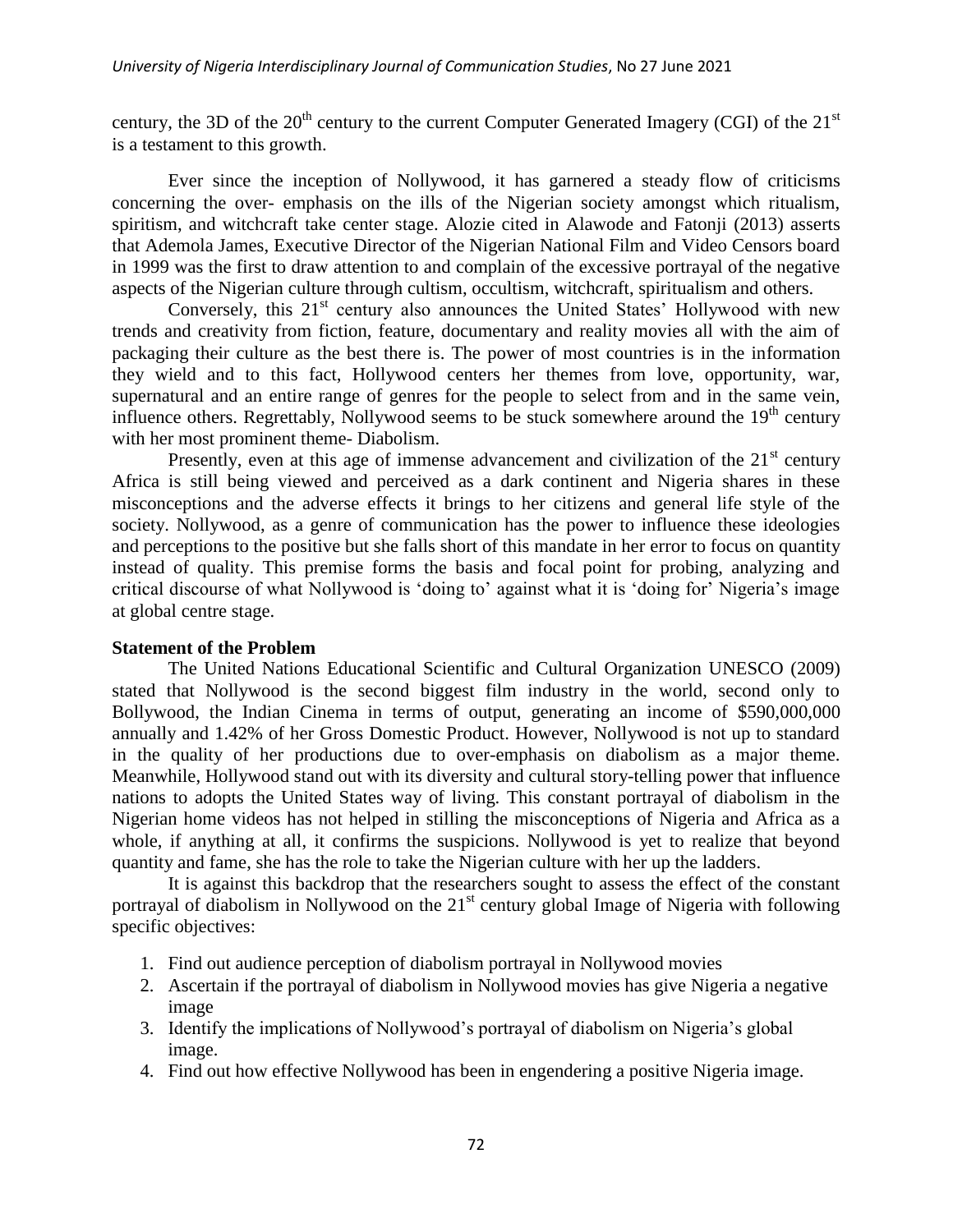#### **Literature Review**

#### **An Overview of Nollywood**

Nollywood, as known today, would have never been possible if not for the gross poverty that hit the film industry during the early days and persuading producers to employ easier and less expensive materials to make money and still tell their stories at the same time. Thus, the change from Celluloid to video took place (Onuzulike, 2015). He further chronicled the Nigeria film history in four stages that are closely associated with the socio economic and political stages in Nigeria history as; the Colonial period (1903-1960), the Independence period (1960-1972), Indigenization Decree period (1972-1992) and the Nollywood Period (1992-present).

Economically, the contribution Nollywood brings to Nigeria cannot be ignored or trivialized. More employment opportunities are currently available to the citizens. The Nigerian Film Industry employs one million of them and generates sales of \$200 million and \$300 million per year (Onuzulike, 2014). Little wonder Endong (2017) describes the high growing industry as a global phenomenon because of how it has spread its tentacles through Africa, some Asian and Western parts even to the Caribbean parts. With all its specs, Nigeria is still being a dumping ground for unsavoury cinema products from Hollywood, Bollywood and Hong-Kong (Enna, Idakwo and Akpoye , 2015)

Even if Nollywood cannot beat Hollywood in terms of contents, creativity and technology, it has one thing that works for Nigerians and Africa at large. This one thing the Nigerians appreciate above all else is that it is our own industry. It is something that was started from nothing and has grown into what it is now. Nollywood is the Nigerian people"s story, their culture and norms and as bad as it looks, it"s a cultural preservation (Onuzulike, 2014).

As an audio-visual medium of communication, Nollywood creates mental images in the minds of people that allows them meditate deeply on the circumstances being portrayed. This form of communication provides both education and entertainment to the audiences. Viewers are able to learn a truckload while still being entertained in a concept tagged edu-tainment.

Different sources beyond the video cassette discs are available for the Nollywood audience to get their preferred films. This century offers advanced services through the media convergence and exposure to Nollywood films is no longer a problem. Films are distributed through the internet like YouTube, Phone applications like Iroko TV and satellites. One of such satellites that distribute Nigerian Films is DSTV (Digital Satellite Television). DSTV is a multichannel digital television service in Africa. It has five channels selected for the broadcasting of Nollywood films which are; Africa Magic World (Channel 112), Africa Magic (Channel 114), Africa Magic Movies (Channel 115), Africa Magic Hausa (Channel 117), Africa Magic Yoruba (Channel 118) (Udomisor and Sonuga, 2012). GOTV, Strong are other examples of satellite television which for a subscription, can choose to spend as much time as they want in any station of their choice. These audiences are not just local but international.

The name, Giant of Africa which was given to Nigeria is a metaphor used to show her prosperity, leadership and front row seat when it comes to advancement in society. The country seems to have not lost this title already as the society seems to be on a never ending spiral into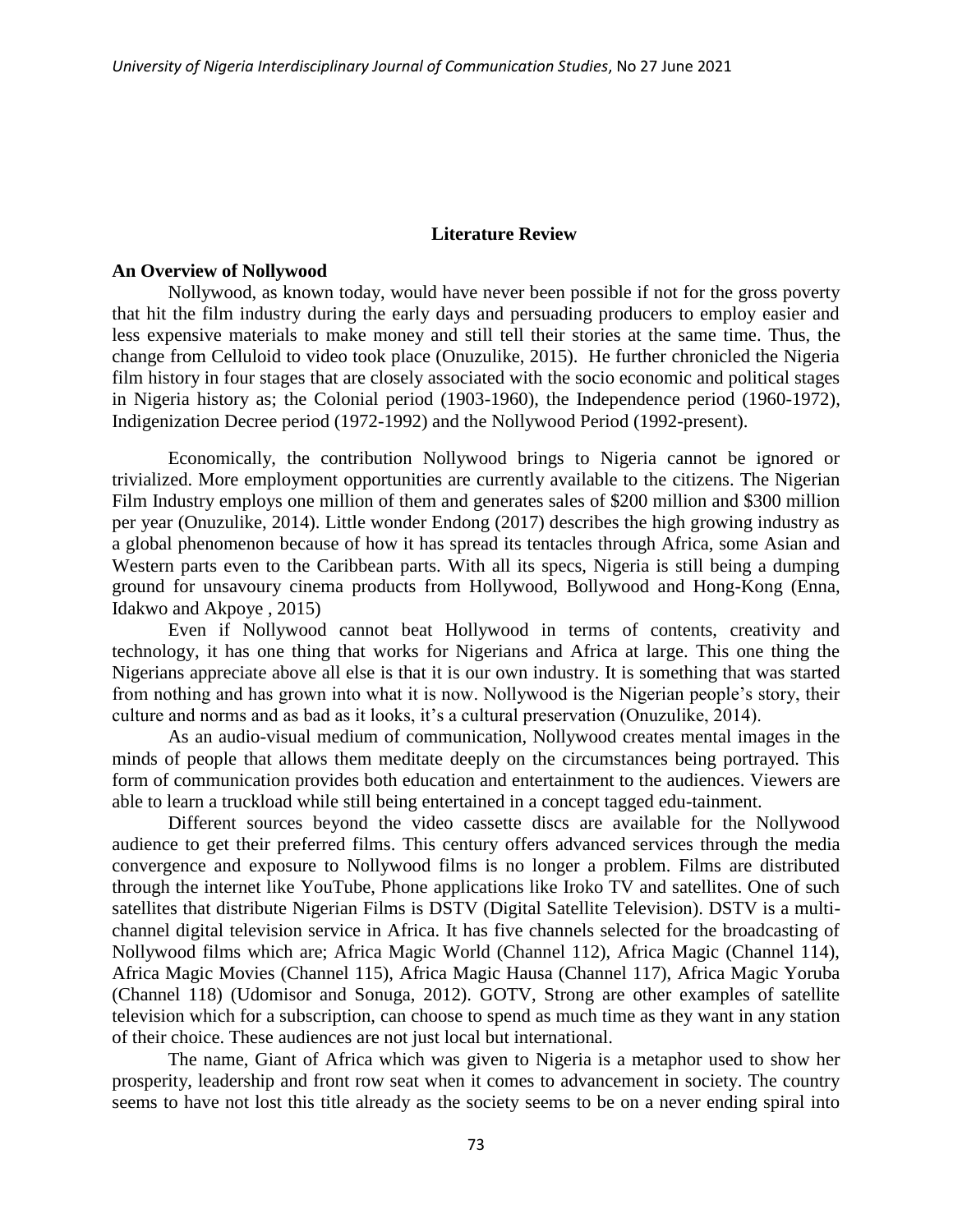decay. The society can be described as taking a step forward, then two steps backward. Nigeria is burdened with many ills led by the high level of corruption which has overtaken the society. Others blame the dilapidated state of affairs to continuous set of selfish leaders who have been in charge of the administration since the country"s independence from the white man in 1960. This downtrodden environment is what video films aim to cure. Nigerians argue that the reason there is so much evil and negativity in the Nigerian films is because this is their reality. The state of the country is burdened with terrorists, kidnappings, diabolic activities and many more. The film is a channel to reach all spheres of life in a bid to preach change. Through the portrayal of these heavy but strange matters on screens, the Africa descent is being reconstructed, reprocessed and administered (Onuzulike, 2014).

#### **The Concept of Diabolism in Nigeria Culture**

The constant portrayal of diabolism in Nollywood films can not only be blamed on the producers alone but must be halved and an equal share given to the audiences themselves, the Nigerians. To understand this blame, the concept of diabolism in the Nigerian culture must be initially analysed in order to foster understanding on the reason for the constant portrayal of diabolism in Nigerian Video films and its link to the phenomenal but continuous success of the industry. Kumwenda (2007) states this in clear terms when he opines that the Nigerian video film industry is driven by audiences' expectations. Filmmakers construct their narratives around stories that satisfy the audiences" expectation and wants, without which the film would be unsuccessful to the local markets.

Nigeria, like most African nations is enthusiastically religious; the lifestyle of the supernatural is a routine in Nigeria. The average child is bred in a home that believes in the world outside the physical. Society ingrains this way into the children in a simple lecture; that there is staunch evil in the world and anyone who is ignorant about this or chooses to do nothing will be swallowed up sooner than later. This is one ground that the three major religions in Nigeria agree on. Christianity teaches about a higher, evil power, Satan and his demons, parading the universe just looking for whom to destroy without just cause thus, children are dragged early to church and advised submit to another higher but good power to escape the other.

Huda (2019) posits that Islam tells its followers to beware of the evil eye- the harm that comes to a person as a result of someone else's jealousy or envy towards them and usually manifests in sicknesses and general bad luck and the Jinn, evil supernatural beings identical to the Christian"s Satan. Like the Christian faith, only Allah can offer complete protection and not talismans. The African Traditional Worshippers also believe in the two sides of power being good and bad that is witchcraft is simply influencing someone else"s decision to suit one"s own desire against their wish. Although, there are regular clashes between these thoughts, what the average Nigerian individual is not confused about is not if there is an unseen world but which of these worlds to believe in.

Interacting with the environment opens the individual to the culture of music, dressing, language, colour available, all coming together in symphony to give meaning to the daily lifestyle of the people. For example, the colour, red symbolizes witchcraft or diabolic activity somewhere in the vicinity. By default, the individual who sees a red or white material tied to a tree or an object will unconsciously veer towards another path to avoid "placing themselves in unnecessary spiritual tussles". When it comes to music, special sounds and lyrics can imply communication with spirits and malicious beings so, persons witnessed in such, is perceived as a vessel of evil just as it is more natural for a family hearing these voices at night to inquire at it, to hide deeper in shadows.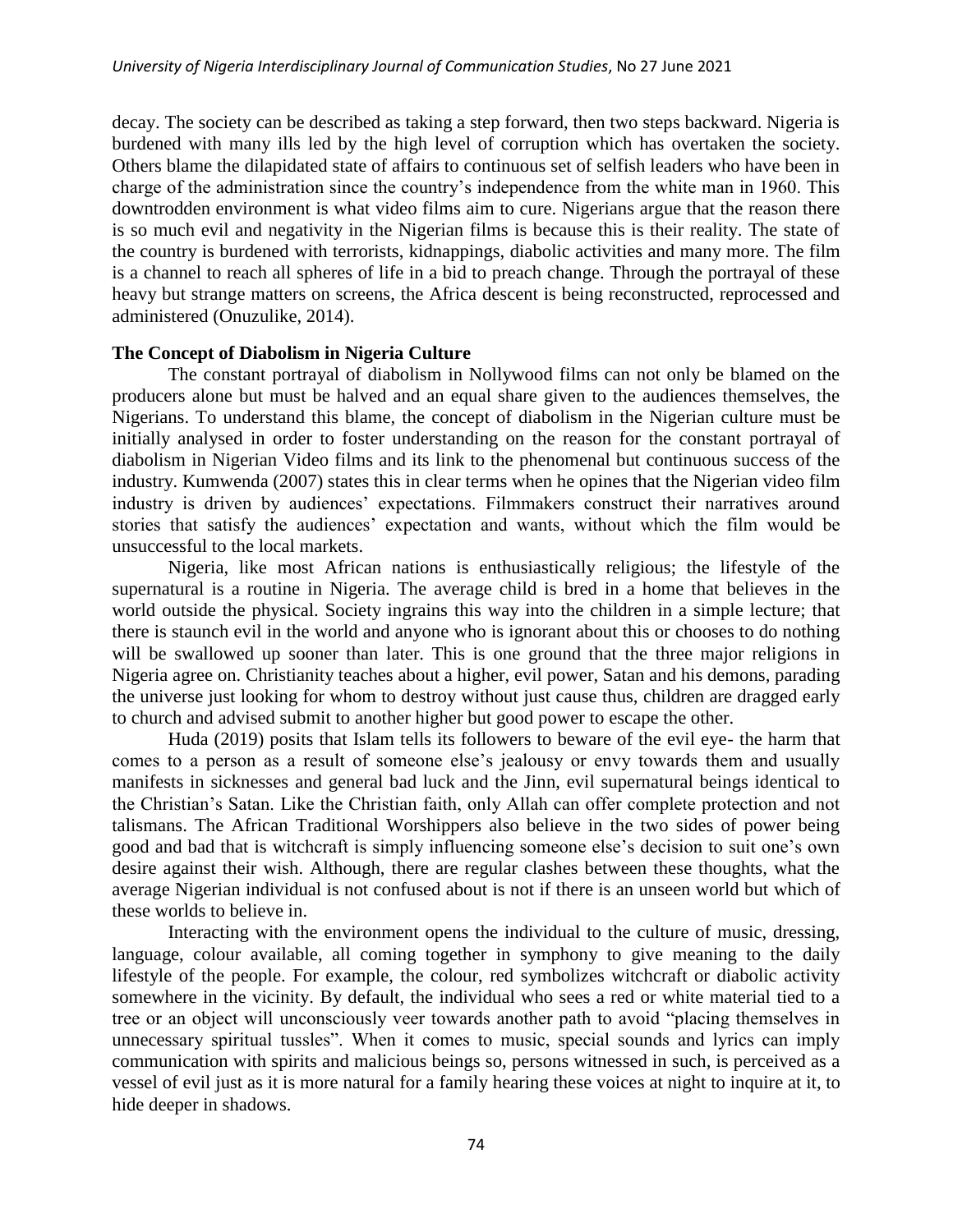Myths are peculiar to society and the Nigerian is not an exception. The auspicious and strange narratives common with the diabolic themed films are mostly grounded in the culture and traditions of the people (Kumwenda, 2007). Some of these narratives include the myths of the dangers of crying at night or calling snake by its name at night will lead to the capture of the child, not answering one"s name without being sure who the caller is, insulting masquerades, widows drinking the bathing water of their husband"s corpse to prove her innocence is woven into the systems. All these occurrences and many more have been told in Nollywood films. Usman, Ohwovoriole, Owoicho, Dik and Torutein (2013) posit that these video films as a reflection of the Nigerian society are the reflection of the people"s culture.

Kumwenda (2007) goes further to ascertain that the technical and thematic issues observed in the Nigerian film industry is only "problematised" by the academic society and not the locals themselves who are the major patronisers of the films. It is this culture that chiefly influences the decision of marketers and producers to dish out such negatively themed films for the simple reason that it is what the audiences want. The issue at hand is not why diabolism is such a norm in society but why the Film industry should choose to make it so common and regular and even ways that encourage participation.

## **Audience Perception of Diabolism as Portrayed in Nollywood**

Nollywood as an agent of Change and perception creation has succeeded in using its power to create perceptions among the people. Due to the constant projection of diabolism as the main theme in Nigerian films, it seems the image of Nigeria is not favourable be it abroad or even amongst their own people as most see it as lazy production.

In 2016, social media was awash with the story of a Danish lady aid worker, Anja Loven who found an ostracized and malnourished2-year old boy who had been abandoned by his family with claims of being a witch baby that would bring his family down in Uyo, Akwa-ibom (Busari, 2016). This shows what the media can do to a people. The film, *End of Wickedness* (prod by Helen Ukpabio, 1999) is an example of the creation of negative emotions towards children. Individuals believe almost anything that is shown on the television and the messages on the film channel is not left out in spurring of these mindsets.

Females are portrayed negatively than positively in video films. In Nollywood films, there are more female witches in films than males this cultivates the mindset that females are more prone to be diabolically minded than the males (Udomisor and Sonaga, 2012). Fair and beautiful ladies are to be suspected of being agents for the marine kingdom seeking to destroy destinies in what the Igbos call *Ogbanje*. Also Mother -in-laws are shown to be cruel and only seeking for ways to destroy their daughter-in-laws, jealous for her son's attention more than half the time. Therefore, most problems in the marital homes like discord, barrenness, delay in marriage etc are immediately linked to them.

Shaka and Uchendu (2012) narrate how these females in Nollywood are portrayed in two extremities of the man, on one hand is the docile, soft and passive woman always at the victims end and always prone to tears on the other is the strong female, drunk with power, wicked and most times using diabolic means to get her way (*Forbidden*, *Fatal Desire*, *Taboo*, *Deadly Affair*). Popular Nollywood veteran actress, Patience Ozokwor usually falls under the latter category whereas Nkiru Sylvanus, the former.

The diabolic themed messages create the mindsets that power can easily be gotten through negative means. Movies like Billionaires Club create the perceptions that every rich man in the society must have dabbled into diabolism. Easy riches and sudden wealth from men especially the youths is examined with suspicions from elders. For instance in *Jenifa*, a film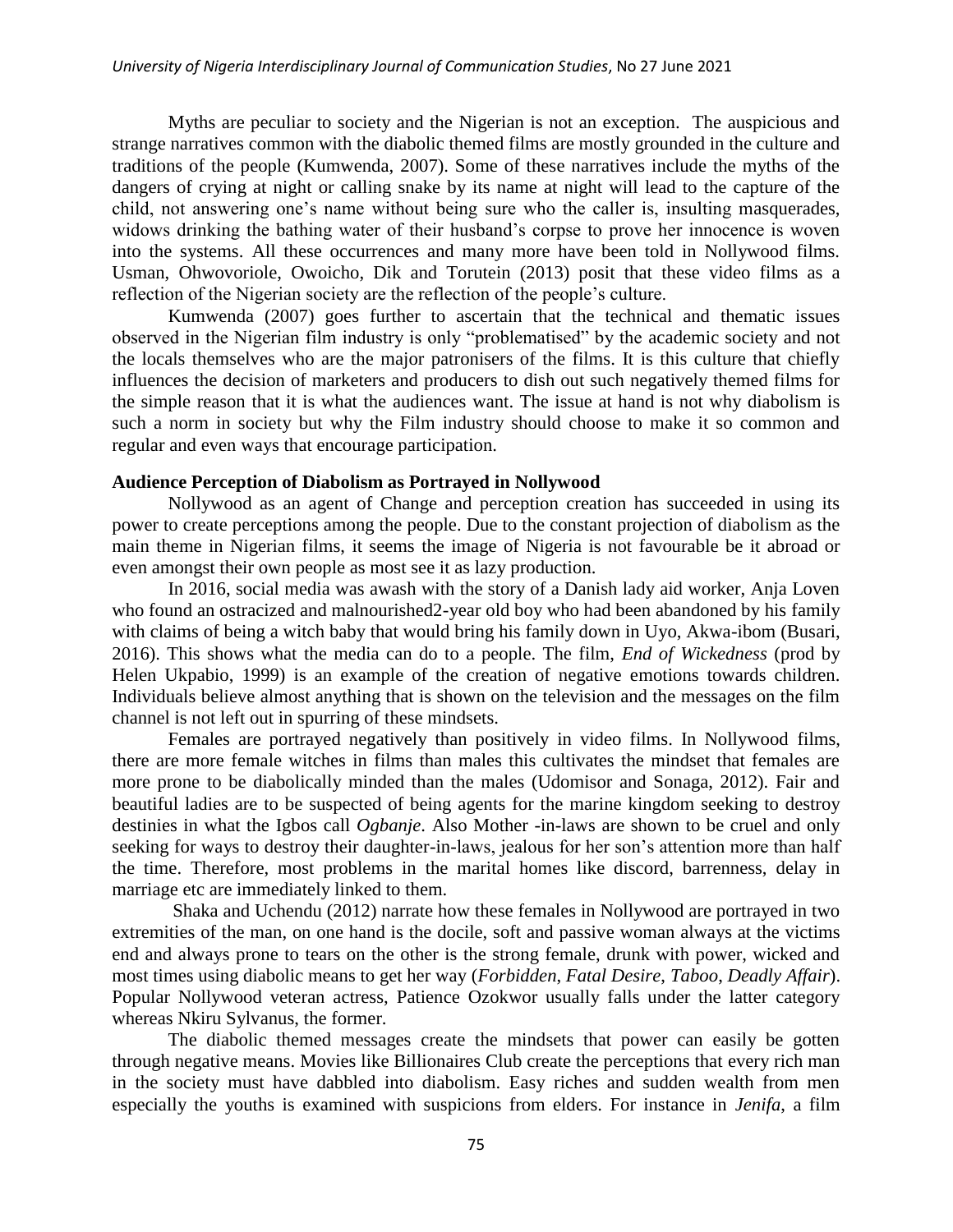directed by Muhydeen Ayinde in 2008, the lead character wants so much to be acknowledged in society and to be respected and the way she goes about it is through prostitution and diabolical means that makes men beg to sleep with her and indeed she achieved this status in her society (Shaka & Uchendu, 2012). In *Across the river (20*, four friends travel to Asaba to get power from the infamous "Nwanyi Asaba", after fulfilling all the requirements they become shakers and spenders in their towns; in *Derico,* the lead character with the same name becomes insurmountable and untouchable after seeking help from a native doctor to terrorize his community through armed robbery.

Every problem in life like financial constraints, health issues and literally every problem can be traced to the supernatural. Old people are seen as evil, never-do-wells. They are constantly portrayed in films as villagers seeking the downfall of all and sundry. Whenever the people in the city visit the village, they would usually be welcomed by pretenders who would smile with them then arise at night to curse their businesses, health, family or cause accidents on their return home. This same people would be the first to sympathize with them. This reinforces the plans of the city dwellers to stay off harm"s way by avoiding their hometowns and sending as little money as possible to the village to help out in after long prayers to exempt their contributions from being used as point of contacts (a spiritual concept of using a physical material as a link to influence the giver).

Nollywood introduces the supremacy of the Christian religion over the African Traditional Religion (ATR) which is always portrayed as the chief proprietor of diabolism. Most films show the pain, sorrow, stagnancy that comes with being involved with witchcraft in anyway, either as a perpetrator or victim and always, Christianity is the solution to defeat such evil. *Christ in me* ( 2003, directed by Sunday Nnajiude), *Stolen bible* (2004,directed by Emeka Nwabueze), *40 days in the Wilderness* (2005), are video films that had their concluding scenes portray that God is supreme and has the final say in every matter concerning ATR. Tasie (2013) bemoans the constant projection of ATR in the video films as diabolic and inferior, giving instances of the dirty accommodation of the chief priest, his unkempt appearance, his constancy as helper for the evil perpetrators, his inability to offer permanent solutions to the problems of his clients and worse off, his ever degradation in the face-off battles with Clergies that almostalways resolves the conflict of the films. All these add up to create disgust for African Traditional Religion which should not be.

As a plus to Nollywood, even though spiritual problems, witchcraft, curses and others permeate the films, the closing themes majorly carry positive messages revolving around that "good will always triumph over evil", "nothing hidden under the sun, will remain closed forever", "whatever is sown will be reaped", "Easy path is quick, but the hardworking path is long-lasting". Examples of such are *Egg of life* (2003, directed by Andy Amaechi), *Cry for Help* (prod. By Andy Amenechi, 2002), *Sins of the Father, Bakassi boys* and many others.

The trend in ritualism and the supernatural in Nigerian video films are considered as problematic while others just follow it as Nigerian indigenous culture (Oguine, 2004 cited in Onuzulike 2016). Whereas the prevalence of witchcraft might cause belief in the worst African stereotypes, it is something that cannot be done without because it is truth. This trend encourages people to see Africa has a backward nation and encourages the notion of archaism and primitivism. Even if these films are produced to educate society, it still professes that even if this is evil, at least it works.

This trend in Nigerian films has reflected on the perceptions the people of other nations have about Nigeria. Even though, it is confirmed that Nollywood films are especially favoured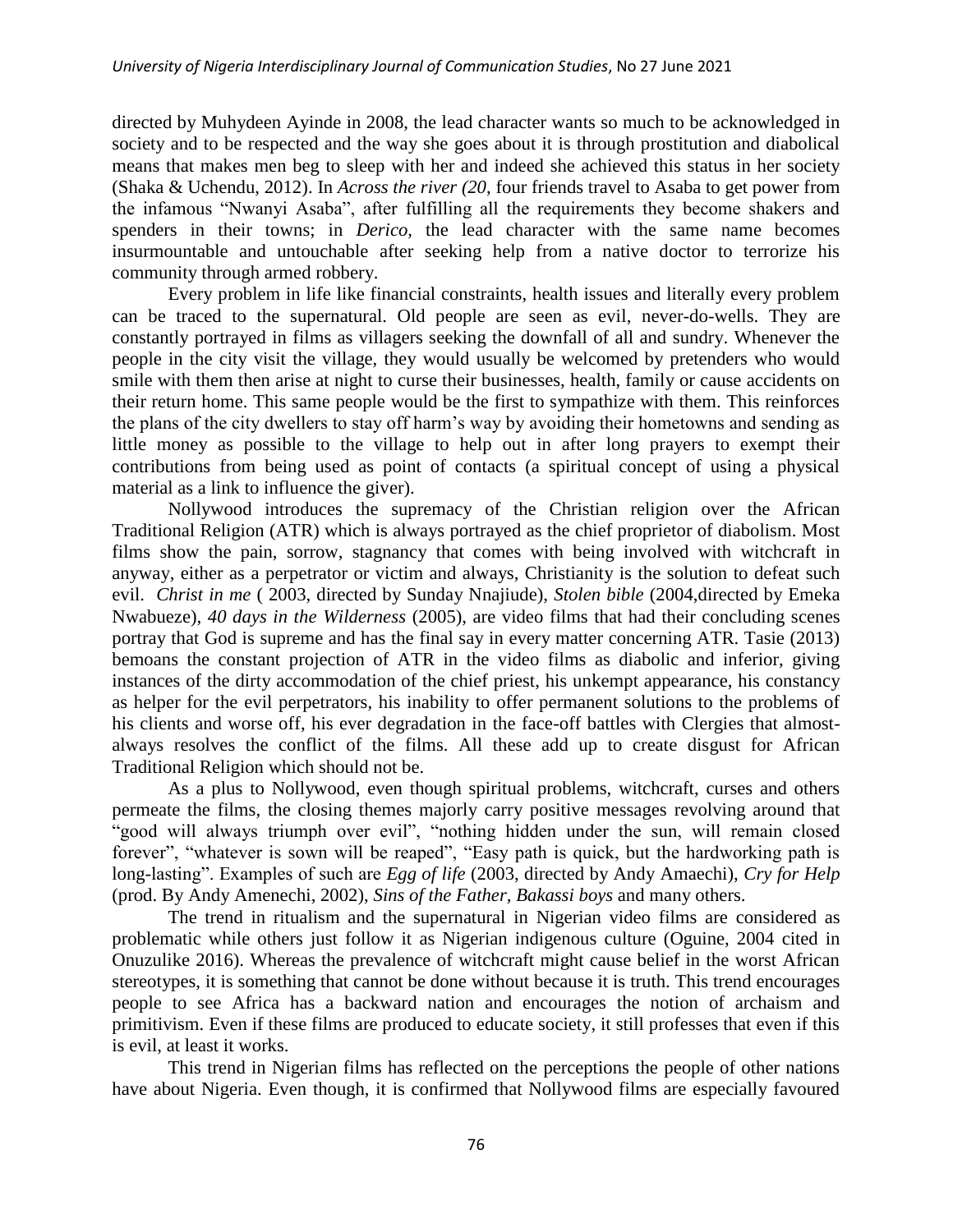abroad especially in other African countries, it is sadly still of note that the messages passed about Nigeria is not good. These films tend to promote fear and disrespect of Nigerians while encouraging others to look down on the country. There are better themes that if Nollywood choose to explore would yield favourable reports of Nigeria overseas. These themes include patriotism, love, faithfulness, science and many others.

## **Theoretical underpinning Cultivation Theory**

In the 1960s, in order to study how television viewer"s conception of the real world is shaped and sustained through the images they watched on the television, George Gerbner developed this theory. It simply implies that the content of television has an effect on the audience be it little, medium or to a large extent all depending on the amount of time spent consuming it (Wogu, 2008, p.91). This theory posits that;

- i. Television shapes or "cultivates" viewer"s conception of social reality;
- ii. The combined effort of massive television exposure by viewers over time subtly shapes the perception of social reality of individuals and ultimately culture, as a whole;
- iii. The mass media cultivates and promote attitudes and values which are already present in the culture of a given society.

Littlejohn as cited in (Wogu, 2008) explains that "even if subcultures may retain their separate values, but general overriding images depicted on television will cut across individual social groups affecting them all." In summary, this theory implies that in the same way that the continuous projection of violence in films has shaped the idea that the world is a mean place and projected more fear and irrationality into the relationship of the people with society and other members of society, so also will the diabolism themed messages give a negative perception of the Nigerian State

# **Method**

The survey research design is apt for this study because it allows a subset of a large population to be studied and answers generalized. The population of this study comprises all the residents of Enugu State. According to 2006 census, population of Enugu state was 3,267,837. Using (UNDP) annual 3.2% growth rate, the population was projected for 13 years since the last census which gives a working population of 4,627,260.

The sample size of this study which was calculated using the Australian Sample size Calculator is 385. However, a total number of 375 copies of questionnaire were returned and will be used for result analysis. In selecting the sample for this study, the multi-stage sampling technique comprising the cluster sampling method, simple random sampling method and then accidental/purposive sampling method was used.

# **Findings**

**Research question 1** what is the audience perception of diabolism portrayal in Nollywood movies?

**Table 1: Respondents' response to their notice of diabolic scenes in Nigerian films Response <b>Frequency Percentage**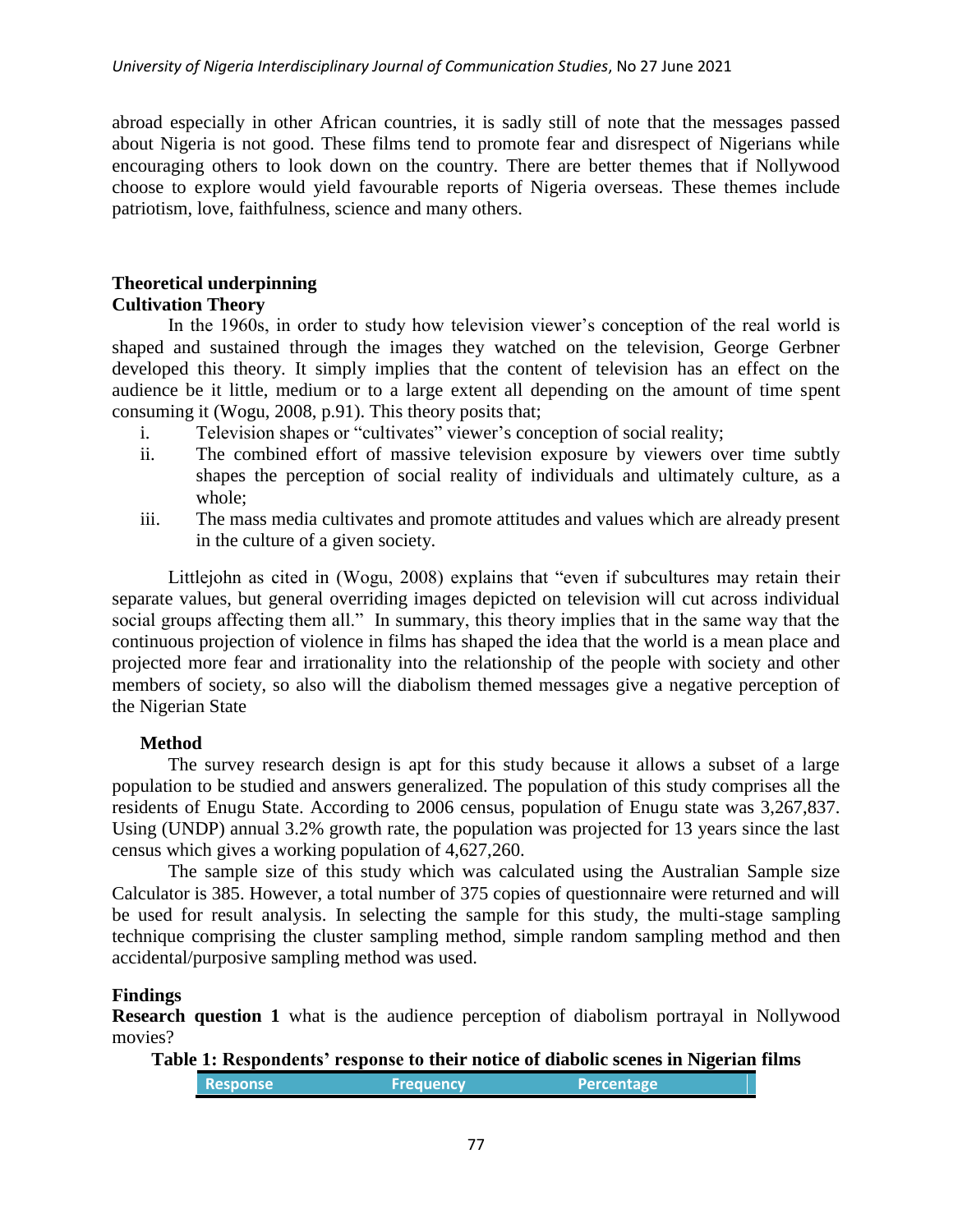### *University of Nigeria Interdisciplinary Journal of Communication Studies*, No 27 June 2021

| Strongly agree    | 155 | 41.3% |  |
|-------------------|-----|-------|--|
| Agree             | 111 | 29.6% |  |
| Neutral           | 64  | 17.1% |  |
| <b>Disagree</b>   | 32  | 8.5%  |  |
| Strongly disagree | 13  | 3.5%  |  |
| Total             | 375 | 100%  |  |

This table shows that 155 respondents (41.3%) strongly agree that Nigerian films contain a lot of diabolic scenes, 111 respondents (29.6%) agree to this, 64 respondents (17.1%) remain neutral, 32 respondents (8.5%) disagree and 13(3.5%) respondents strongly disagree to this. The minorities (8.5% and 3.5%) that do not notice diabolism themes in Nigerian films suggest that indeed diabolism themes are predominant in Nigerian films.



**Figure 1: Bar chart showing the majority responses to the themes shown in Nigerian films.**

respondents agree that the themes of ritualism, witchcraft, occultism, incantations, invocations, sacrifices, initiations, Spells/ curses are usually seen in Nigerian films. The above result gives a hierarchy of the themes preferred by producers. Also, all the themes above hold the majority in their different tables giving a clear statement that diabolism is a major theme in Nigerian films.

| <b>Research Question 2:</b> Has the portrayal of diabolism by Nollywood given Nigeria a negative |  |
|--------------------------------------------------------------------------------------------------|--|
| Table 2: Respondents' view on diabolism giving Nigeria a negative image                          |  |

|                       |                  | radio at respondents when on thus only group ruggerit a negative mange |  |  |
|-----------------------|------------------|------------------------------------------------------------------------|--|--|
| <b>Response</b>       | <b>Frequency</b> | <b>Percentage</b>                                                      |  |  |
| <b>Strongly agree</b> | 151              | 40.3%                                                                  |  |  |
| Agree                 | 116              | 30.9%                                                                  |  |  |
| <b>Neutral</b>        | 49               | 13.1%                                                                  |  |  |
| <b>Disagree</b>       | 38               | 10.1%                                                                  |  |  |
|                       |                  |                                                                        |  |  |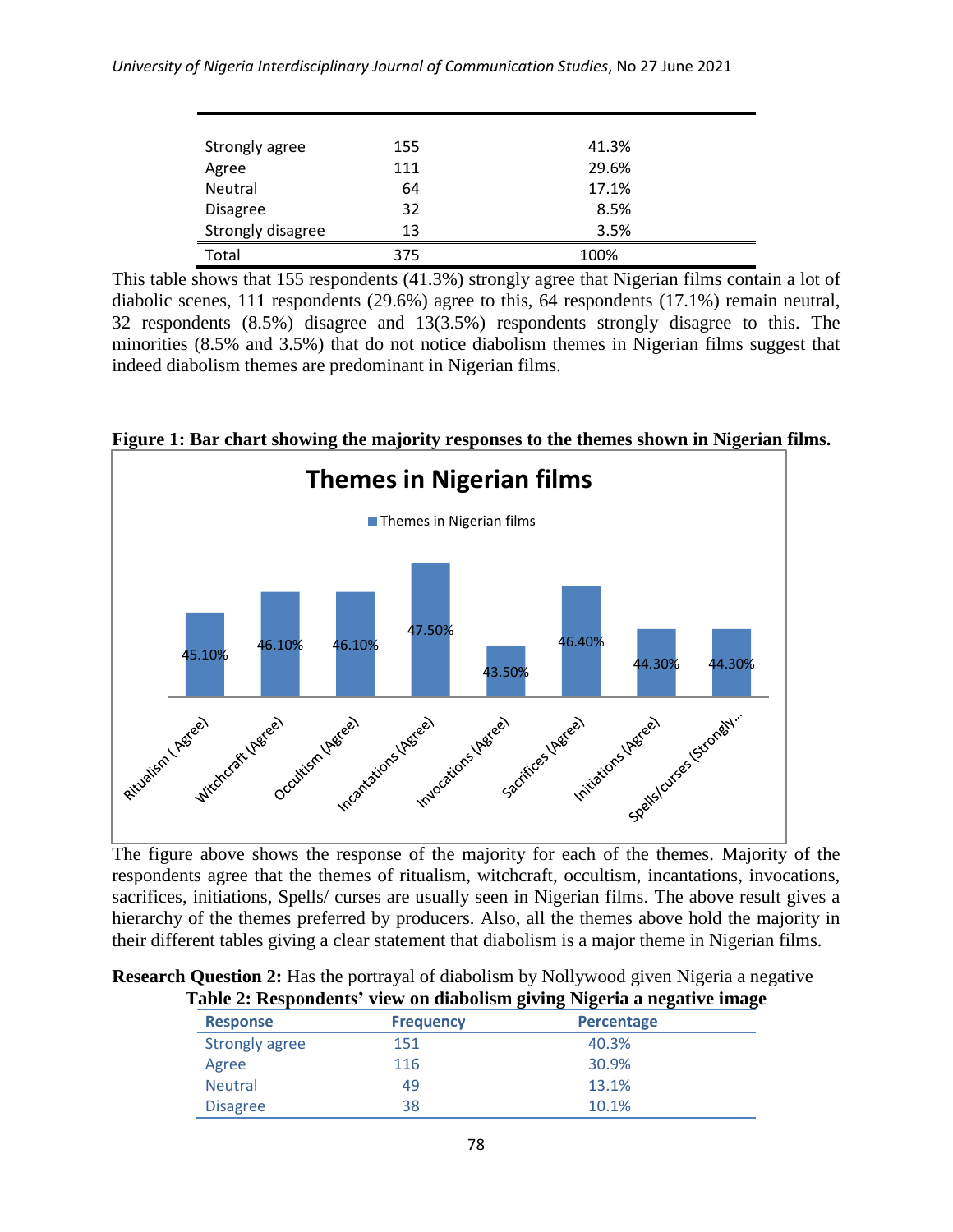| <b>Strongly disagree</b> |  |
|--------------------------|--|
| <b>Tota</b>              |  |

This table shows that 151 respondents strongly agree (40.3%) that diabolism gives Nigeria a negative image, 116 respondents (30.9%) agree, 49 respondents (13.1%) are neutral, 38 respondents (10.1%) disagree and 21 persons (5.6%) strongly disagree. Majority of the respondents strongly agree that diabolic films give Nigeria a negative image.

**Research Question 3:** What are the implications of Nollywood's portrayal of diabolism on Nigeria's image?

**Figure 2: Bar chart showing the majority response to what diabolic films promotes in Nigeria**



Analysis of figure 2 reveals the effects of diabolism in Nigeria films. Majority responses shows that the effects of diabolism in films are all negative with the highest effect being the fear of Nigerians abroad and the lack of respect for Nigerians.

**Research Question 4:** How effective has Nollywood been in engendering a positive image of Nigeria?

| <b>Response</b>   | <b>Frequency</b> | <b>Percentage</b> |  |
|-------------------|------------------|-------------------|--|
|                   |                  |                   |  |
| Strongly agree    | 214              | 57.1%             |  |
| Agree             | 128              | 34.1%             |  |
| Neutral           | 16               | 4.3%              |  |
| <b>Disagree</b>   | 11               | 2.9%              |  |
| Strongly disagree | 06               | 1.6%              |  |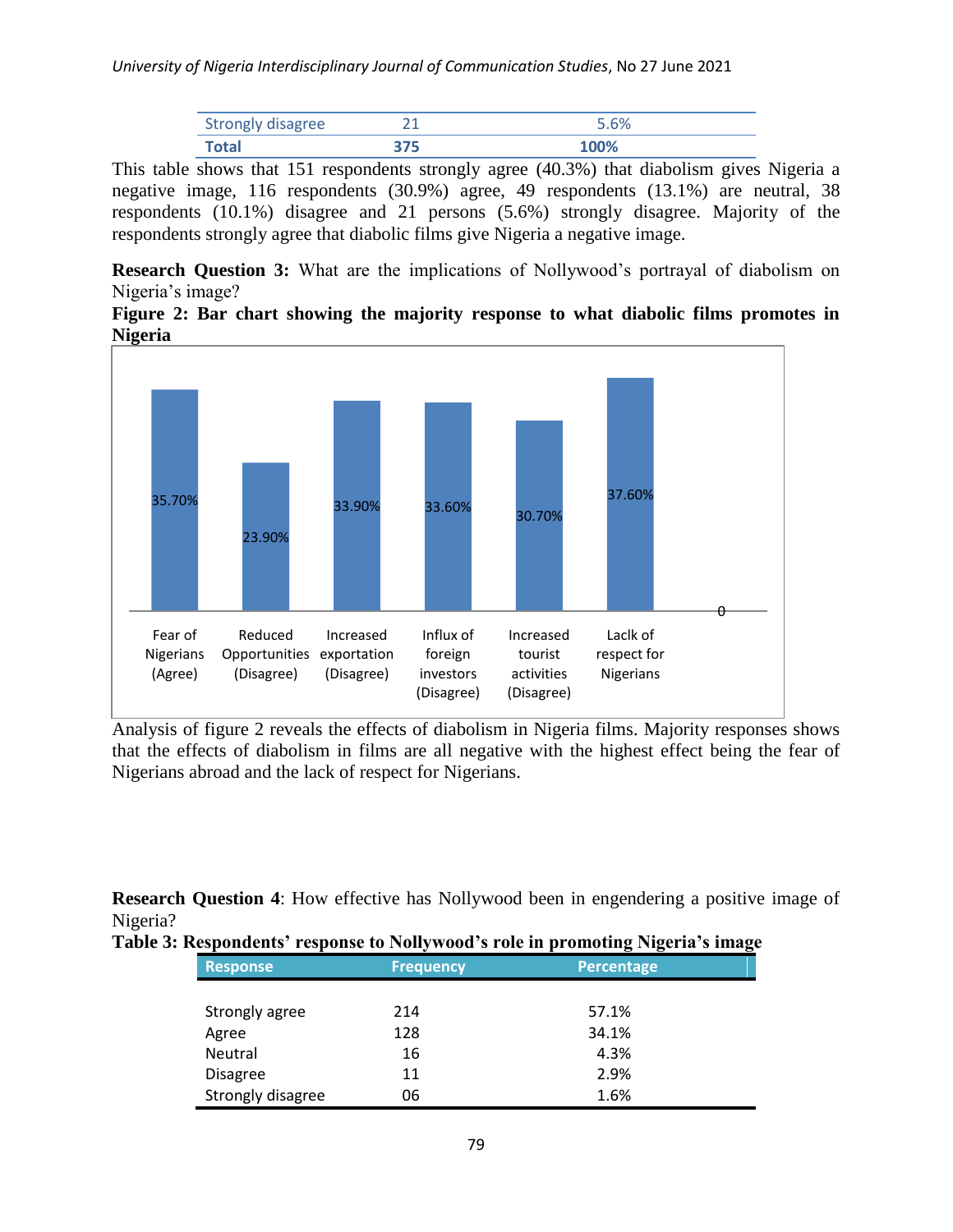| --<br>, ca i | ے | 0.001<br>$-0.70$ |
|--------------|---|------------------|

The above table shows that 214 respondents (57.1%) strongly agree that Nollywood has a role in promoting Nigeria's image, 128 respondents (34.1%) agree, 16 respondents (4.3%) are neutral, 11 respondents (2.9%) disagree and 6 respondents (1.6%) strongly disagree. Majority strongly agree followed closely by those who agree that Nollywood has a role to play. The results shows that the Enugu residents expects a lot from the Nigerian film industry in terms of the films they produce and how it can help reduce their stress.

**Table 4: Respondents' responses to whether Nollywood is performing her role effectively**

| <b>Response</b>   | <b>Frequency</b> | <b>Percentage</b> |  |
|-------------------|------------------|-------------------|--|
|                   |                  |                   |  |
| Strongly agree    | 58               | 15.5%             |  |
| Agree             | 61               | 16.3%             |  |
| <b>Neutral</b>    | 34               | 9.1%              |  |
| <b>Disagree</b>   | 78               | 20.8%             |  |
| Strongly disagree | 144              | 38.4%             |  |
| Total             | 375              | 100%              |  |

The above table shows that 58 respondents (15.5%) strongly agree that more films on patriotism is good, 61 respondents (16.1%) agree, 34 respondents (9.1%) are neutral, 78 respondents (20.8%) disagree and 144 respondents (38.8 %) strongly disagree. Majority strongly disagree that Nollywood is effectively carrying out her role in promoting Nigeria"s image and this is in accordance with table 10 that shows they are expectant of the roles they can and should play in promoting Nigeria"s global image.



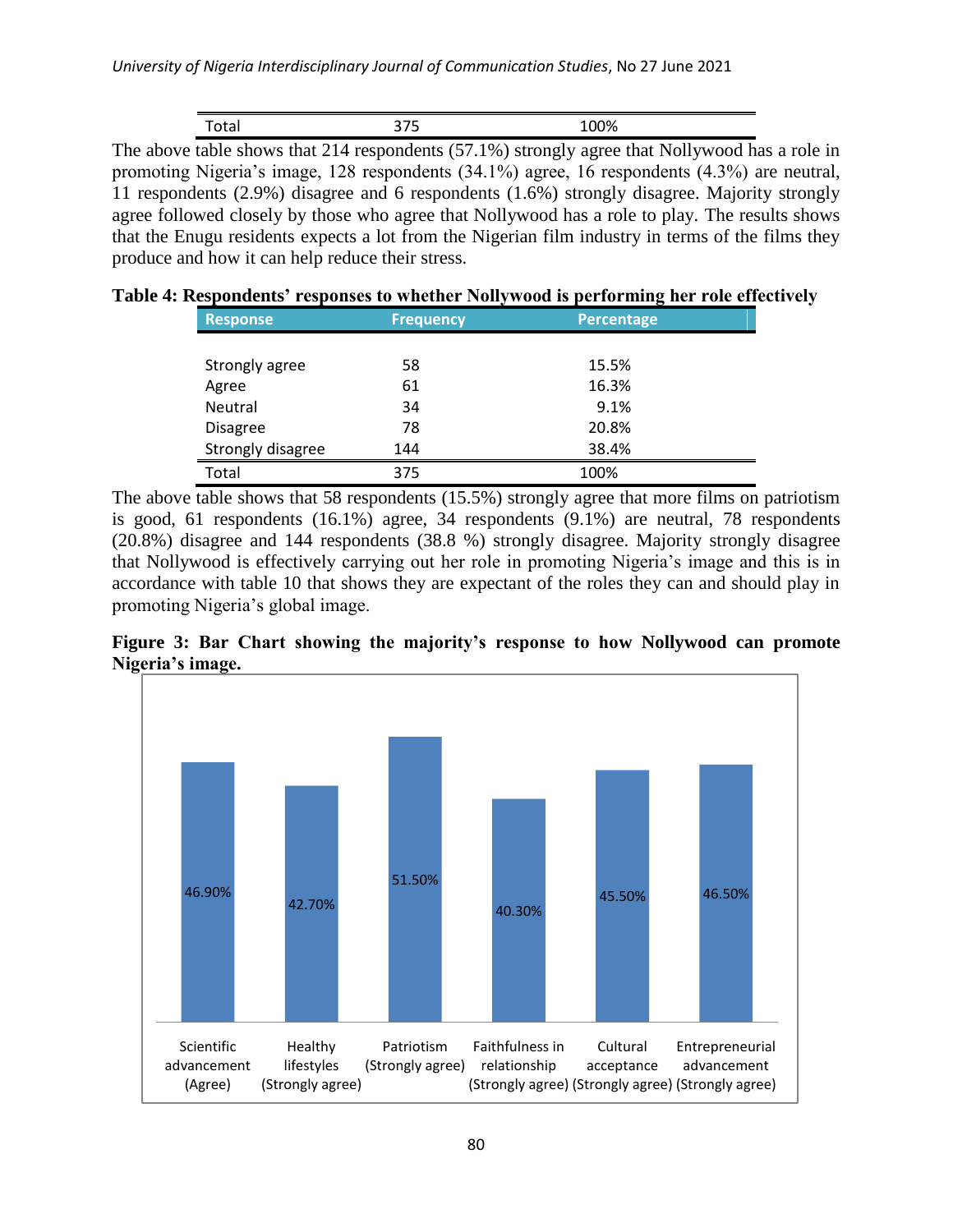The above figure shows the majority responses to the roles Nollywood should play in promoting Nigeria image. Themes of patriotism and scientific advancements are the highest including other themes which are all major themes portrayed in Hollywood. This implies that Nollywood should implement most of the strategies of Hollywood in their film production.

This study titled *Audience Perception of diabolism portrayal in Nollywood and 21st Century image of Nigeria* had 4 main objectives which were: to find out audience perception of diabolism portrayal in Nollywood films, ascertain if the portrayal of diabolism in Nollywood movies has given Nigeria a negative image, identify how effective Nollywood has been in engendering a positive image of Nigeria.

### **Discussion of findings**

Findings on research question one show that majority of Enugu state residents watch Nigerian films often (144 respondents representing 38.4%) and therefore it is safe to say, they are regular watchers because only a very small minority (58 respondents representing 15.5%) rarely watch Nigerian films. Also, the audiences agree that Nigerian films contain a lot of diabolic scenes (155 respondents representing 41.3%). Going further to prove that Enugu state residents can really identify diabolism in Nigeria films, majority of the respondents agreed and strongly agreed that they regularly encounter scenes or actions of ritualism when they watch the films.

Findings on research question two show that the constant portrayal of diabolism in Nigerian films has given Nigeria a bad image. A total of 267 persons out of 375 respondents agreed (116 respondents representing 30.9%) and strongly agreed (151 respondents representing 40.3%) that the portrayal of diabolism in Nigeria films give the country a negative image. Also, Enugu state residents do not think that diabolic scenes in Nigerian films promote a positive image (113 respondents representing 30.3%). This is a confirmation of the researcher's hypothesis embedded in the statement of the problem that these films paint the country in a bad light. Films travel a far distance sometimes beyond the imaginations of the producers but this has no real impact because all it does is create bad perceptions of the country.

Answering research question 3, findings show that the effects of Nollywood"s constant production of diabolism films in this  $21<sup>st</sup>$  century has tarnished the Nigerian image which has in turn made foreigners afraid of Nigerians. It also reduces the opportunities Nigerians would have otherwise had but for the negative image of the country. Respondents disagreed that diabolic themed films would promote increased tourists' activities or create respect for the Nigerian man.

Findings on research question four show that Enugu states residents (214 respondents representing 57.1%) agree that Nollywood has a role to play in improving and promoting a positive Nigerian image. Additionally, Nollywood can perform these roles by producing more films showing scientific discoveries, encouraging healthy lifestyles and entrepreneurial skills and development, faithfulness in relations, patriotism and culture acceptance.

Although, majority strongly disagreed (144 respondents representing 38.4%) that Nollywood is performing her roles effectively, the cumulation of the respondents that agree and disagree is 119 persons representing 31.8% of the total respondents giving reasons that it shows Nigeria"s true way of life while others gave mixed answers that even though diabolism portrayals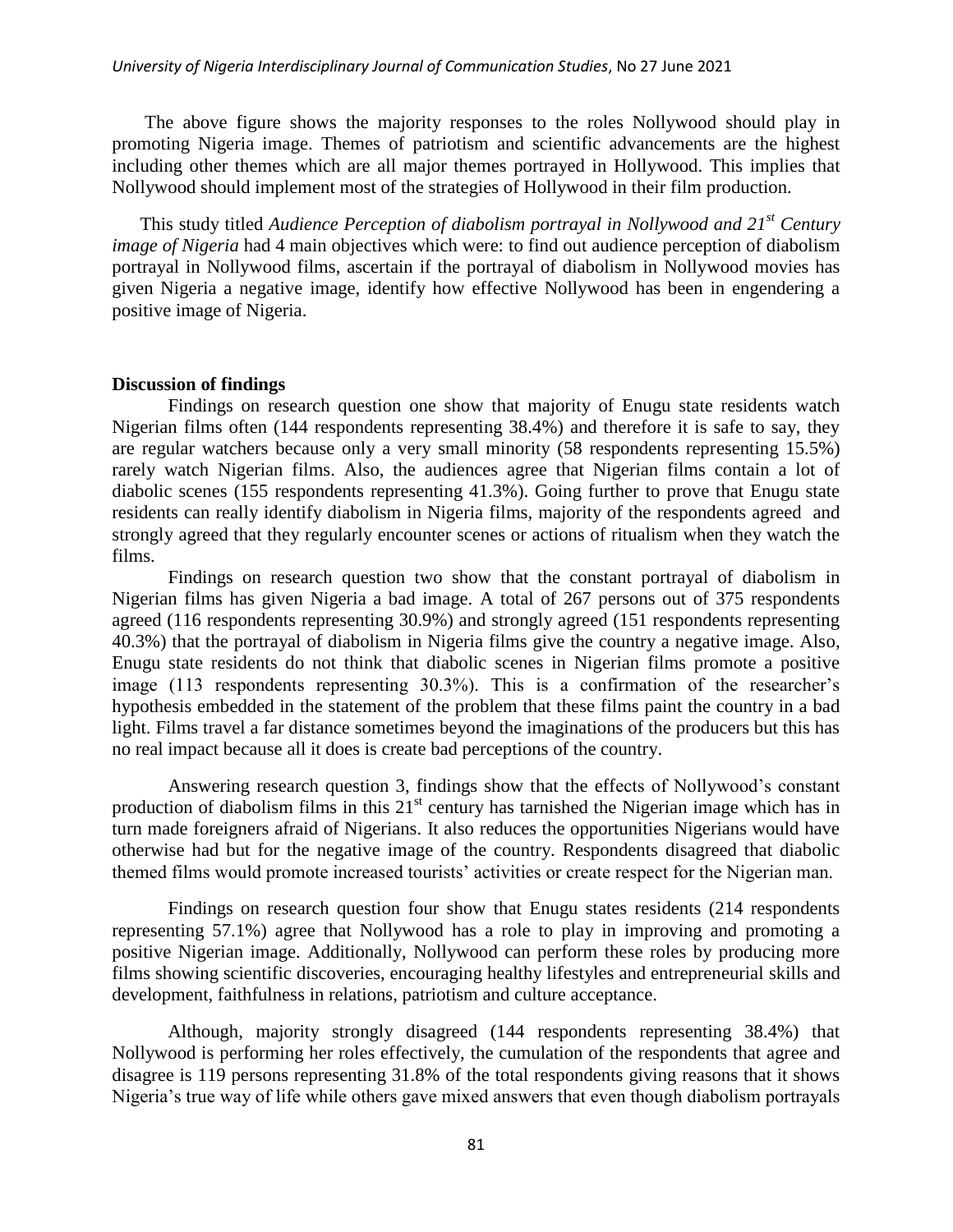are not good, it is what the country has to offer. This finding agrees with the findings of Kumwenda (2007) and Akpabio (2007). Both studies showed that even though Nigerian films portray a lot of diabolism in their productions, audiences have favourable responses to it while others are simply resigned to it. Also, it agrees with Udomisor and Sonuga (2016) findings that a major reason people accept the diabolic themed films is because they perceived these films as showing the realities of living in Nigeria.

## **Conclusion**

Nigeria films are so common in the society that people can pick one for as low as three hundred naira (1\$) but this is not good news yet because the message being passed across is majorly poorly constructed and cannot help develop the minds of the citizens including the children. Also, a film can travel so far with its message and culture of its people and even this is the case in Nigeria, where a lot of persons know so much and even to come to appreciate the culture of the Westerners, Asians, Middle-Easterners and other territories as a result of the consumption of their films.

In addition taking into consideration that many foreigners may never step foot in Nigeria and will depend solely on narrations from personal contacts and films on the country. They end up concluding that Nigeria is solely all the evil they see on their screens, a small minded, backward and primitive people. Nollywood should sit up and take on their roles full force, producing films that educate, entertain and inform their audience. With the rate, Information, Communication and Technology is growing, information is becoming easier by the second t pass and the world getting smaller. Nigeria should not be left out but should make maximum use of this advantage that providence has brought her way in the form of films.

### **Recommendations**

In line with the objectives and findings of this study, the following recommendations become imperative;

- 1. Increased screening for the art of script writing in tertiary institutions. Since anybody aiming for a certificate in the film industry must pass through this institution. School managements and lecturers should put more efforts in educating these future film makers on the ethics of their chosen profession as well as good idea creation, script-writing and film techniques.
- 2. The Nigerian film regulatory body should lay laws against diabolic contents in Nigerian films. The National Film and Video Censors Board (NFVCB) is Nigeria's governmental regulatory film body and it has the duty to watch over the productions released into society. It should frown strongly upon such lazy productions, using few as an example and leveraging a fine upon offenders.
- 3. The National Film and Video Censors Board (NFVCB) should organise regular seminars for producers, directors and others involved in the film making process to enlighten them on their obligations to feed the minds of the people. If this is done, with time, changes will become evident in Nollywood.

#### **Reference**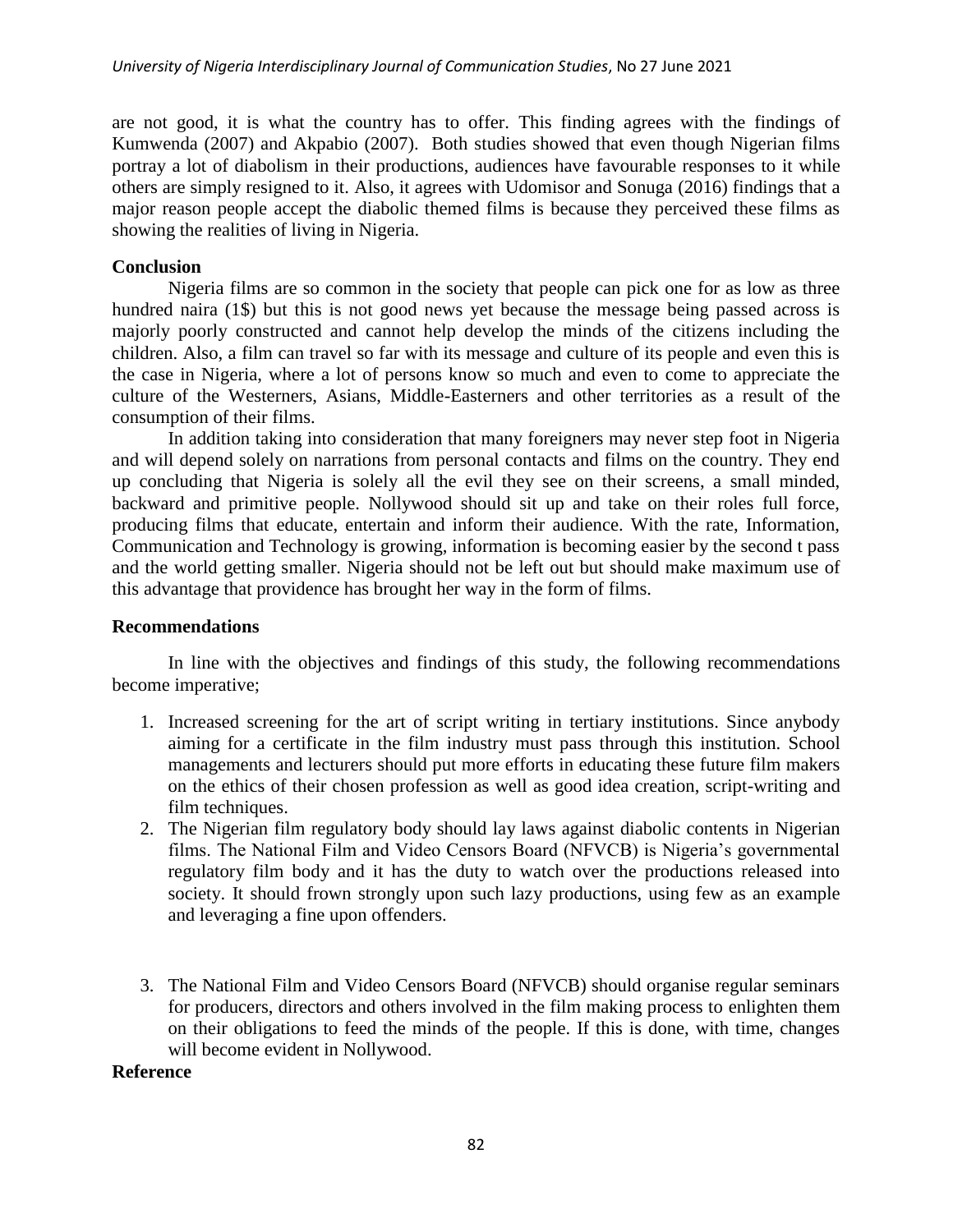- Akpabio, E. (2007). Attitude of Audience Members to Nollywood Films. *Nordic Journal of African Studies*, 16(1): 90-100
- Baran, S. J (2010). *Introduction to mass communication: Media literacy and culture (Updated Edition)*. New York: McGraw-Hill
- Busari, S. (2016). Woman who Rescues "Witch Chldren" Voted World"s Most Inspirational Person. *CNN*. Retrieved from
- Eyengho A. (2012). *Structures in Nollywood: Associations and Guilds. Vanguard News Nigeria.* Retrieved from [https://www.google.com/amp/s/www.vanguardngr.com/2012/08/structures-in](https://www.google.com/amp/s/www.vanguardngr.com/2012/08/structures-in-nollywood-associations-and-guilds/amp/)[nollywood-associations-and-guilds/amp/](https://www.google.com/amp/s/www.vanguardngr.com/2012/08/structures-in-nollywood-associations-and-guilds/amp/)
- Huda (2019). Evil Eye in Islam. Retrieved from [http://www.learnreligions.com.](http://www.learnreligions.com/)
- Igwe, N. (2015, May 15). Nollywood to the world. *The Daily Trust*. p.4
- Kumwenda, G. (2007). *The portrayal of witchcraft, occults and magic in popular Nigerian video films.* University of Witwatersrand, Johannesburg.
- Okome, O. (2017). *Africa in Nollywood, Nollywood in Africa.*
- Onishi, N. (2016). How the Timesnamed Nollywood. Retrieved from <https://www.nytimes.com/2016/02/11/insider/how-the-times-named-nollywood.html>
- Onuzulike, U. (2014). Nollywood Video Film"s Impact on Nigerian and Other African Environments and Culture. *Explorations in Media Excology*, *13(3-4),* 285-298, doi:10.1386/eme.13.3-4.285\_1
- Onuzulike, U. (2015). Video Film Theory: Situating Nollywood within Development Communication. In Ndolo, I. & Onwumechili, C. (Eds), *Nigeria Development Communication & Interrogating the Field* (pp. 83-97). Enugu, Nigeria: Rhyce Kerex Publishers.
- Shaka. F. O. & Uchendu, O. N. (2012). Gender Representation in Nollywood Video Film Culture. *The Crab: Journal of Theatre and Media Arts,* 7, 1-30.
- Tasie, G. (2013). African Traditional Religion in Nigerian Video Films: A Rethink. *African International Journal of Social Science, 2(1).*
- Udomisor, I. U. & Sonuga, A. A. (2012). Content analysis of programs produced by Nollywood particularly on Africa Magic: DSTV. *Research on Humanities and Social Sciences, 2(11),* 27-34. Retrieved from International Knowledge Sharing Platform database.
- UNESCO (2009). Nigeria surpasses Hollywood as world"s second largest film producer. Retrieved from [https://news.un.org/en/story/2009/05/299102-nigeria-surpasses](https://news.un.org/en/story/2009/05/299102-nigeria-surpasses-hollywood-worlds-second-largest-film-producer-un)[hollywood-worlds-second-largest-film-producer-un](https://news.un.org/en/story/2009/05/299102-nigeria-surpasses-hollywood-worlds-second-largest-film-producer-un)